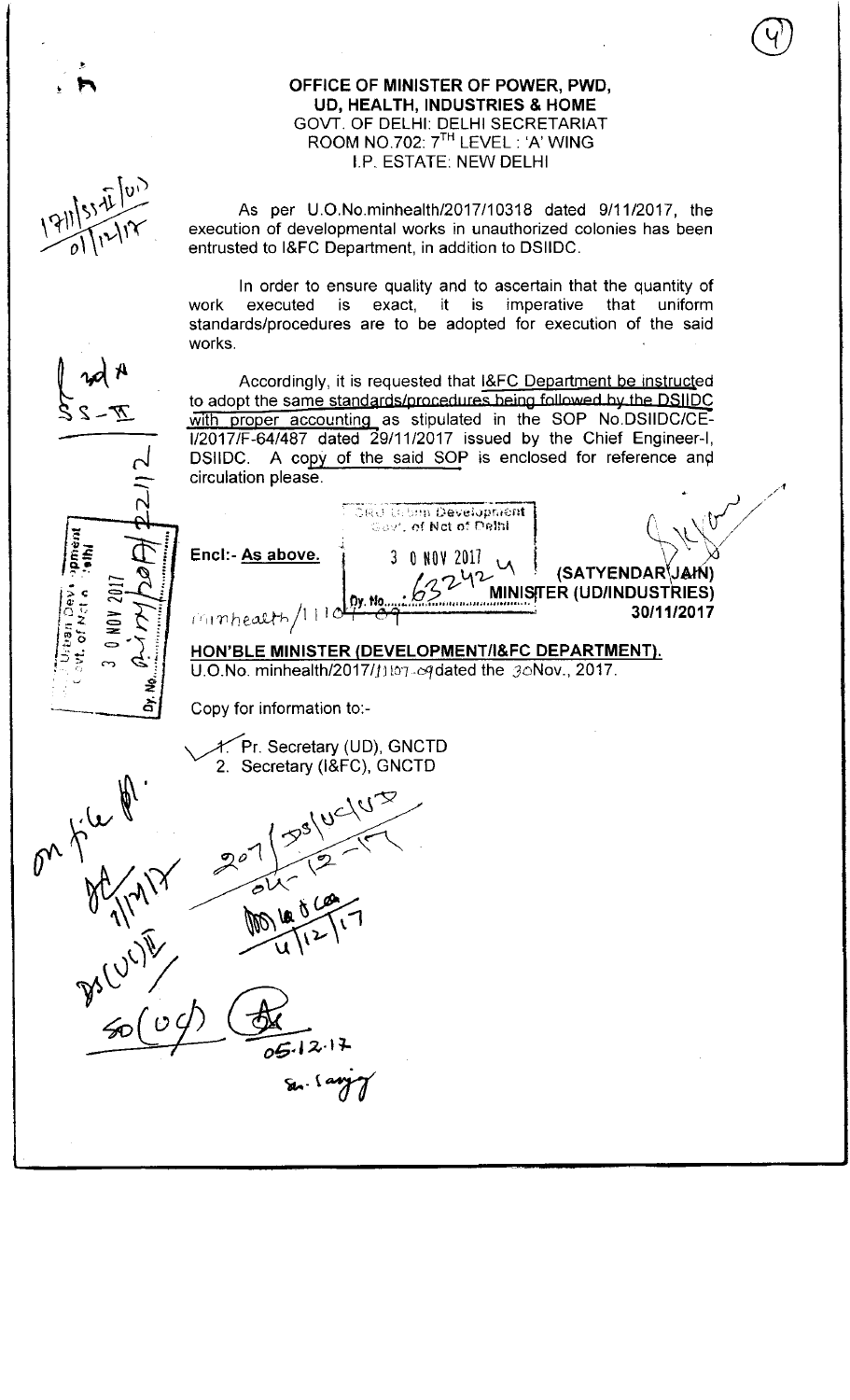## OFFICE OF MINISTER OF POWER, PWD, UD, HEALTH, INDUSTRIES & HOME GOVT. OF DELHI: DELHI SECRETARIAT ROOM NO.702: 7th LEVEL : 'A' WING I.P. ESTATE: NEW DELHI

It has been conveyed to both the Chief Engineers, I&FC It has been conveyed to both the Unier Engineers, the experiment present in the meeting held in my chamber today Department, present in the meeting held in my chamber loudy<br>i.e.9/11/2017 that the new developmental works in unauthorized i.e.9/11/2017 that the new developmental world in characterizing.<br>colonies in the following Assembly Constituencies shall be undertaken by I&FC Department with immediate effect:-

| SI.No.            | <b>Name of Assembly Costituency</b> |
|-------------------|-------------------------------------|
| 1.                | Mustafabad/AC-69                    |
| 2.                | Ambedkar Nagar/AC-48                |
| $\overline{3}$ .  | Tughalkabad/AC-52                   |
| 4.                | Okhla/AC-54                         |
| 5.                | Kondli/AC-56                        |
| 6.                | Vishwas Nagar/AC-59                 |
| 7.                | Seemapuri/AC-63                     |
| 8.                | Rohtas Nagar/AC-64                  |
| 9.                | Shalimar Bagh/AC-14                 |
| 10.               | Sultanpur Majra/AC-10               |
| $\overline{11}$ . | Janakpuri/AC-30                     |
| $\overline{12}$ . | Mehrauli/AC-45                      |
| 13.               | Patparganj/AC-57                    |
| 14.               | Chandni Chowk/AC-20                 |
| 15.               | Malviya Nagar/AC-43                 |
| 16.               | Greater Kailash/AC-50               |
| $\overline{17}$   | Kasturba Nagar/AC-42                |
| $\overline{18}$ . | Jangpura/AC-41                      |
| 19.               | R.K. Puram/AC-44                    |
| 20.               | Wazirpur/AC-17                      |
| $\overline{21}$ . | Timarpur/AC-03                      |
| $\overline{2}2$ . | Model Town/AC-18                    |
| $\overline{23}$ . | Mangol Puri/AC-12                   |
| $\overline{24}$ . | Karol Bagh/AC-23                    |
| 25.               | Patel Nagar/AC-24                   |
| 26.               | Adarsh Nagar/AC-04                  |
| $\overline{27}$ . | Madipur/AC-26                       |
| 28.               | Moti Nagar/AC-25                    |
| 29.               | Rajouri Garden/AC-27                |
| 30.               | Nangloi Jat/AC-11                   |
| 31.               | Laxmi Nagar/AC-58                   |
| $\overline{32}$ . | Ghonda/AC-66                        |
| $\overline{33}$ . | Trilok Puri/AC-55                   |
| $\overline{34}$ . | Shahdara/AC-62                      |
|                   |                                     |

The Assembly Constituencies where developmental works in unauthorized colonies are being undertaken by the DSIIDC are as under:-

| SI.No. | <b>Name of Assembly Costituency</b> |
|--------|-------------------------------------|
|        | Narela/AC-1                         |
| 2      | Burari/AC-2                         |
| 3      | Badli/AC-5                          |
|        | Rithala/AC-6                        |
|        | Bawana/AC-7                         |
|        | Mundka/AC-8                         |

contd...2/-

 $\sim$